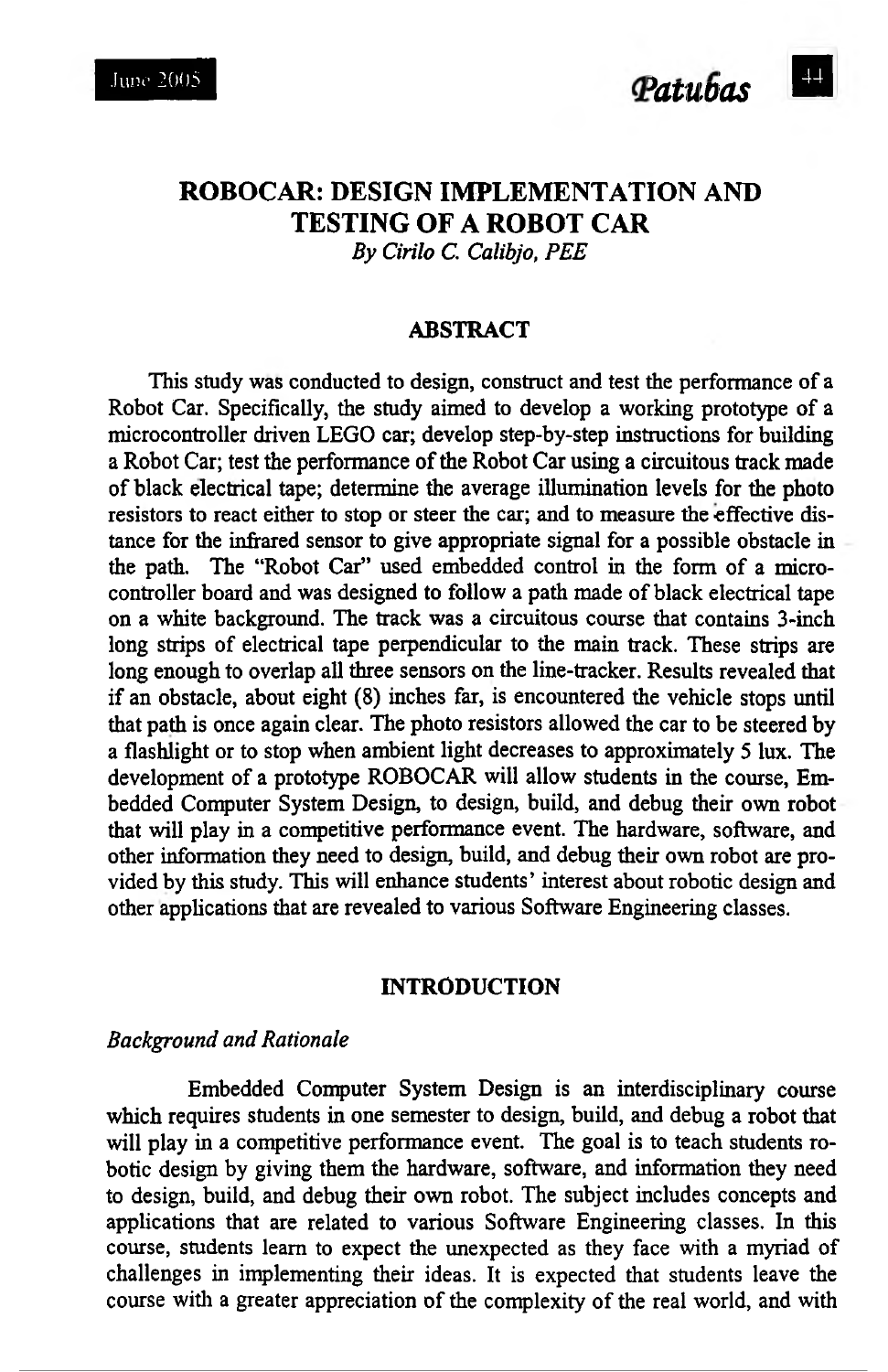pride of their own accomplishment as designers. To give students some important concepts and an example on robotic design, this project was proposed and conducted.

The project which is called "RoboCar", a microcontroller driven LEGO car, includes the design and construction of a vehicle equipped with an embedded controller and sensors capable of performing a variety of programmable tasks including interactions between the mechanical, electrical, and software subsystems for the car. The embedded controller utilizes a Motorola 68HC11 microcontroller. The Handy Board is a 6811-based microcontroller system that lets you build mobile robots for educational, hobbyist, and industrial purposes.

#### *Objectives of the Study*

This research aimed to develop a working prototype of a microcontroller driven car based on the Handy Board robot controller design. It is a fledgling project that presents some of the contents of our proposed Embedded Computer System Design Project in a more traditional form Step-by-step instructions for building a robot car were also developed and it will serve as a guide for beginners who want to explore the world of Embedded Computer System Design.

#### **DESIGN AND ASSEMBLY**

#### *The Handy Board*

The parts of the Handy Board are arranged in labeled bags (Nos. 1-5) and in different anti-static bags for easy identification and handling of parts. Assembly tools, sequence of assembly and a brief description of the different parts of the Handy Board are outlined below.

*Hardware and Software Assembly Tools.* The different equipment used in assembling and in testing the Handy Board are as follows:

- a. X-acto
- b. Pliers
- c. Soldering Iron
- d. Sn60 Solder
- e. Spare Wire
- f. Wire Clippers
- g. Grounding Strap (or other anti-static measures)
- Small Phillips Screwdriver
- i. Scotch or Masking Tape
- j. Small File (even a fingernail file will do)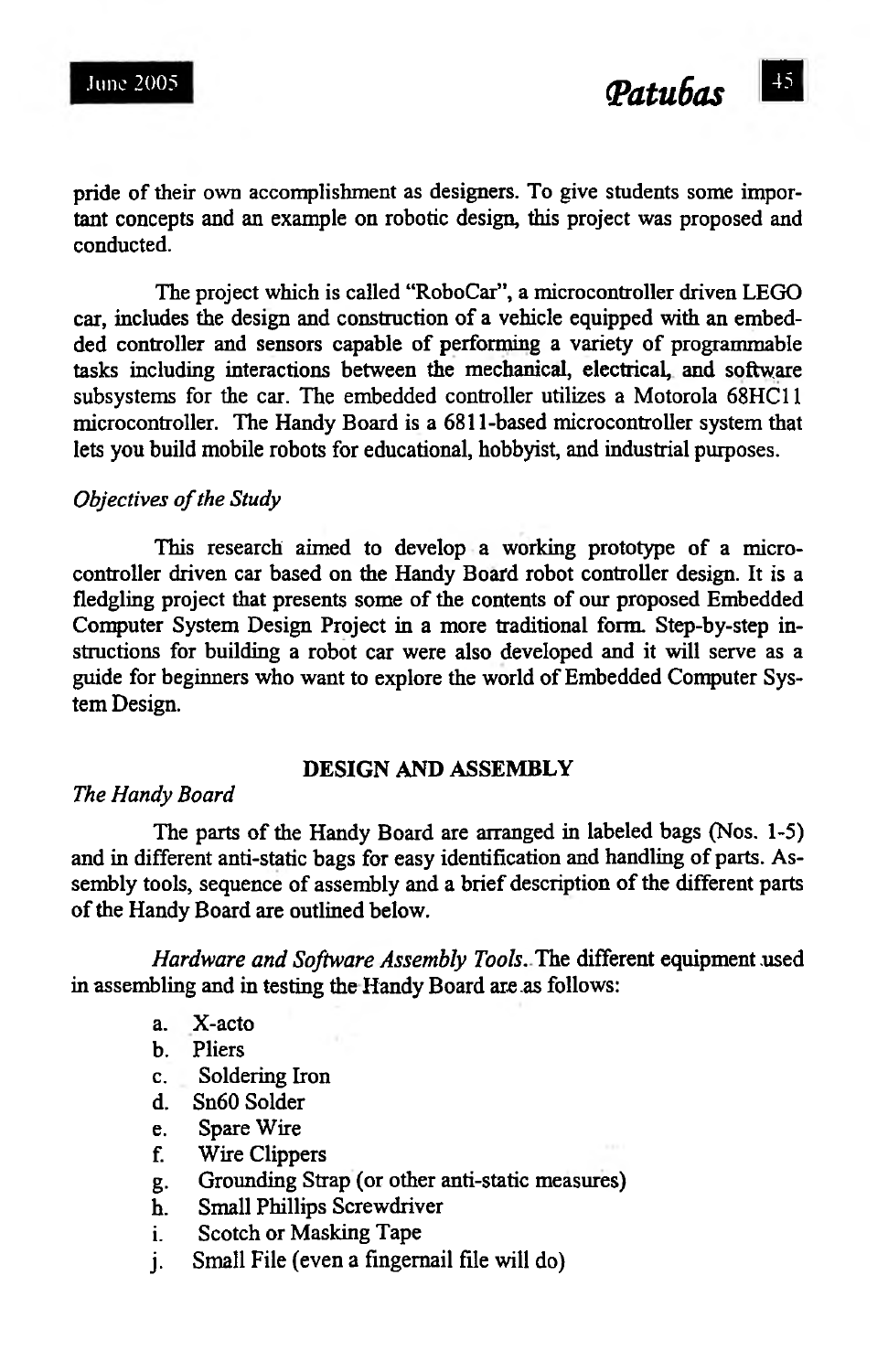

- k. Voltmeter (any model, digital or analog, will do)
- l. Logic Probe or Oscilloscope
- m. Lux Meter

*The Interface/Charger Board.* The assembly begins with the Interface/ Charger board because it is the simpler of the two boards, and because it will be used when testing the Handy Board itself. The parts to be used for this assembly sequence are contained in Bag No.l and in the Anti-Static Bag. The assembly includes power circuit installation, interface/charger serial circuit, interface/ charger board charge circuit and Jacks. The completed Interface/Charger Board is shown in Fig. 1.



Figure 1. The completed Interface/Charger Board.

*Power, Power Monitor, CPU, and Serial Line Circuitry.* The parts to be used for this assembly step are contained in Bag No.2 and in the Anti-Static Bag that includes the assembly of the Microprocessor Power Circuitry, Debugging the Charge LED and Power Switch, Voltage Monitor Chip, and Debugging the Voltage Monitor Chip. In this assembly sequence, the 6811 power supply and power monitoring circuitry, the 6811 unit, and the serial communications circuitry are installed

*Memory Circuitry.* The parts used in memory circuitry are contained in Bag No. 3 and in the Anti-Static Bag. In this assembly sequence, the 32K static memory is installed and tested. The beeper and the LCD screen are installed, and the Interactive C is brought up on the Handy Board. Assembly of Memory Power Circuit, Debugging the Memory Power Circuit, Memory Addressing Latch, Memory Chip and Decoding Gates, and Debugging the Memory Chip and Decoding Gates are also completed in this step.

*Motor Output Circuit.* The parts of the motor output circuit are contained in Bag No. 4. The motor output circuit consists of a digital output latch (U8, a 74HC374), two high-current motor driver chips (U10 and Ull, L293D's), and eight LEDs to indicate motor state.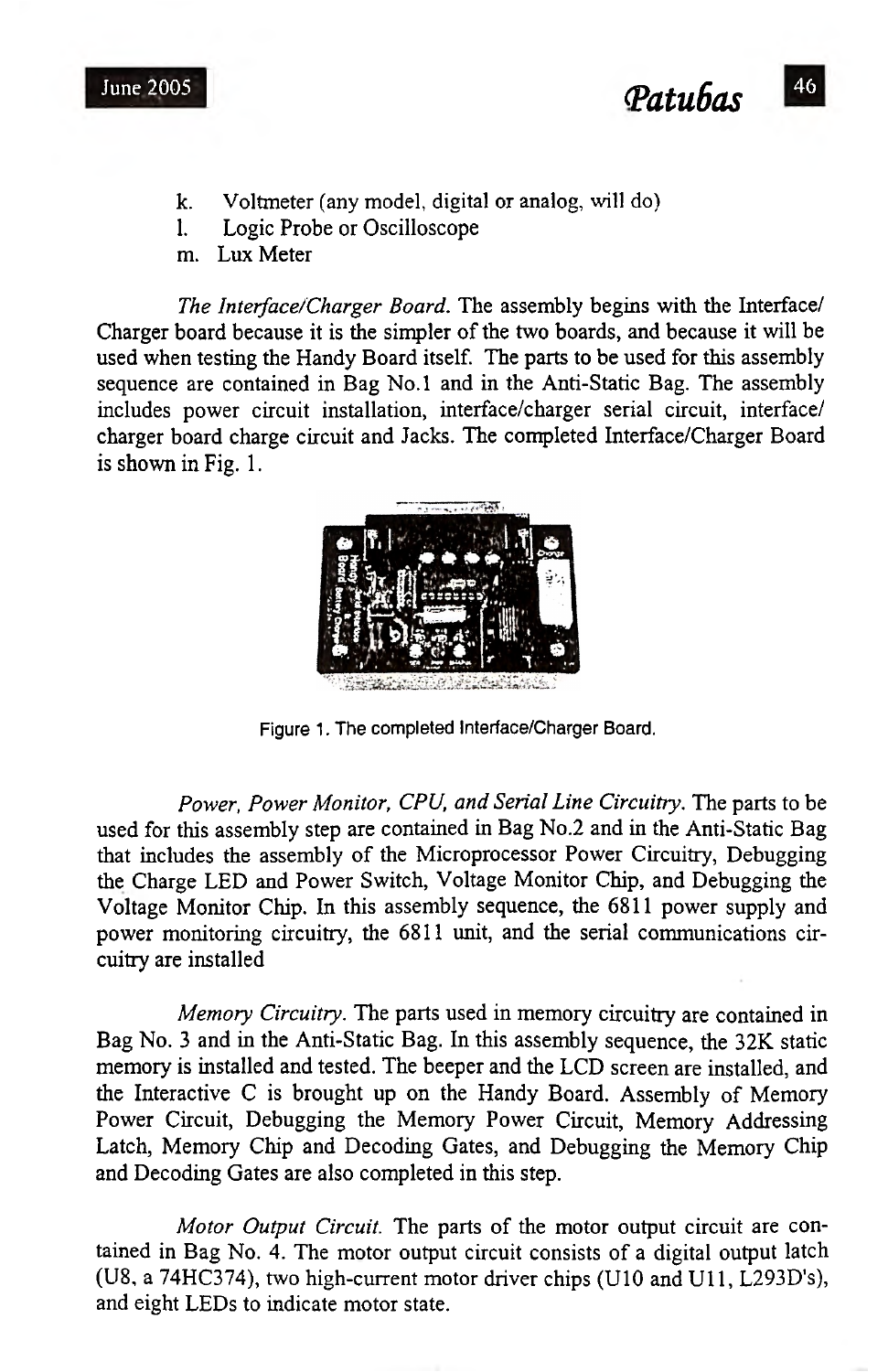*Analog Inputs.* The Handy Board analog input bank connected directly to the 681l's analog inputs.

*Infrared Input and Output.* The Handy Board Sharp IS1U60 infrared demodulator is a device used to decode common household TV and VCR infrared transmissions. It also has an oscillator and power output stage for driving infrared LEDs to generate such signals.

*Fuse, Battery Wiring, and Final Assembly.* The fuse and battery wiring is the final series in the Handy Board assembly. In this sequence, the Poly-Switch resettable fuse and the 9.6 V rechargeable battery pack are installed. The parts needed for this assembly step are contained in Bag No. 5 (Figure 2).

For the final assembly, the Handy Board is flipped on top of the battery pack and is mounted in the place using the self-tapping screws and nylon washers. The washers are mounted between the board top surface and the screw heads. Four flat four flat LEGO pieces are then glued to the underside of the case. LEGO pieces are first mounted on a base plate to install them at valid LEGO spacing (Figure 3).

The completed Handy Board should be able to talk to WinBugl1 and should allow WinBugl1 to access its memory unit.



Figure 2. The Main Board with the Fuse Installed.



Figure 3. The Complete Handy Board and Accessories.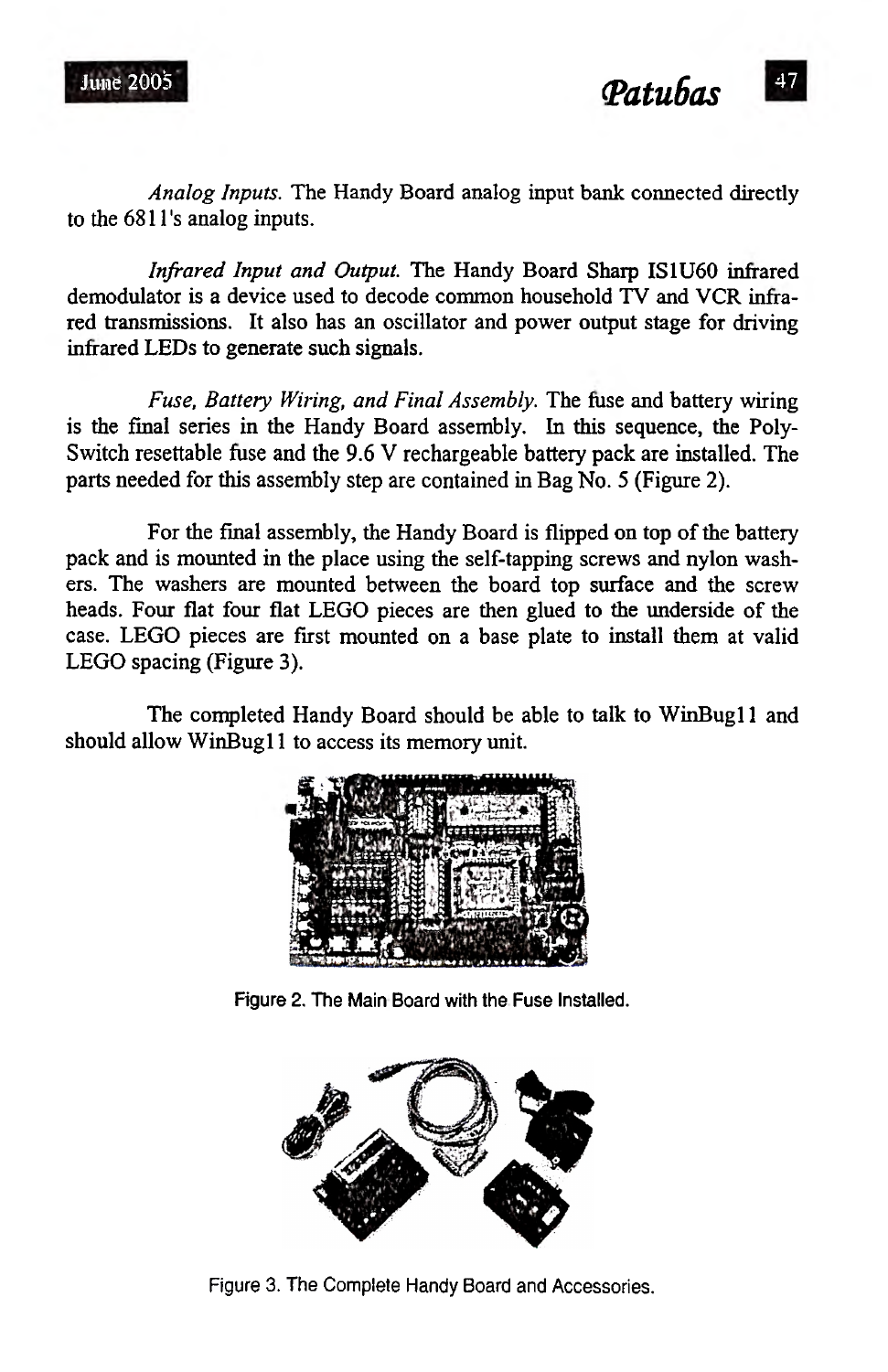



### *Lego Car*

The Lego car kit is a battery-operated toy where the Handy Board is mounted. Assembling the car kit is carefully done so as not to cause short circuit of an unconnected cable. To demonstrate the correct operation of a DC motor, a test program is developed that will allow the motor to respond to the commands.

# *Line Tracker*

Line tracker board was mounted to the vehicle to allow it to follow a certain path.

# *Collision Avoidance System*

Collision avoidance system allows the car to be steered by a flashlight or to stop when obstacle is detected. Prior to the assembly of the system, experiment was done with the photo resistors to determine the proper analog values for ambient light and the flashlight. Proper operation of the collision avoidance system is determined by writing a program that stops the vehicle when an obstacle is detected and then restarts it when the obstacle is removed.

### **PERFORMANCE TEST RESULT**

The ROBOCAR followed the path of black electrical tape on a white background. The track was a circuitous course that contains 3-inch long strips of electrical tape perpendicular to the main track.



Figure 4. The Complete ROBOCAR Moving on a Track.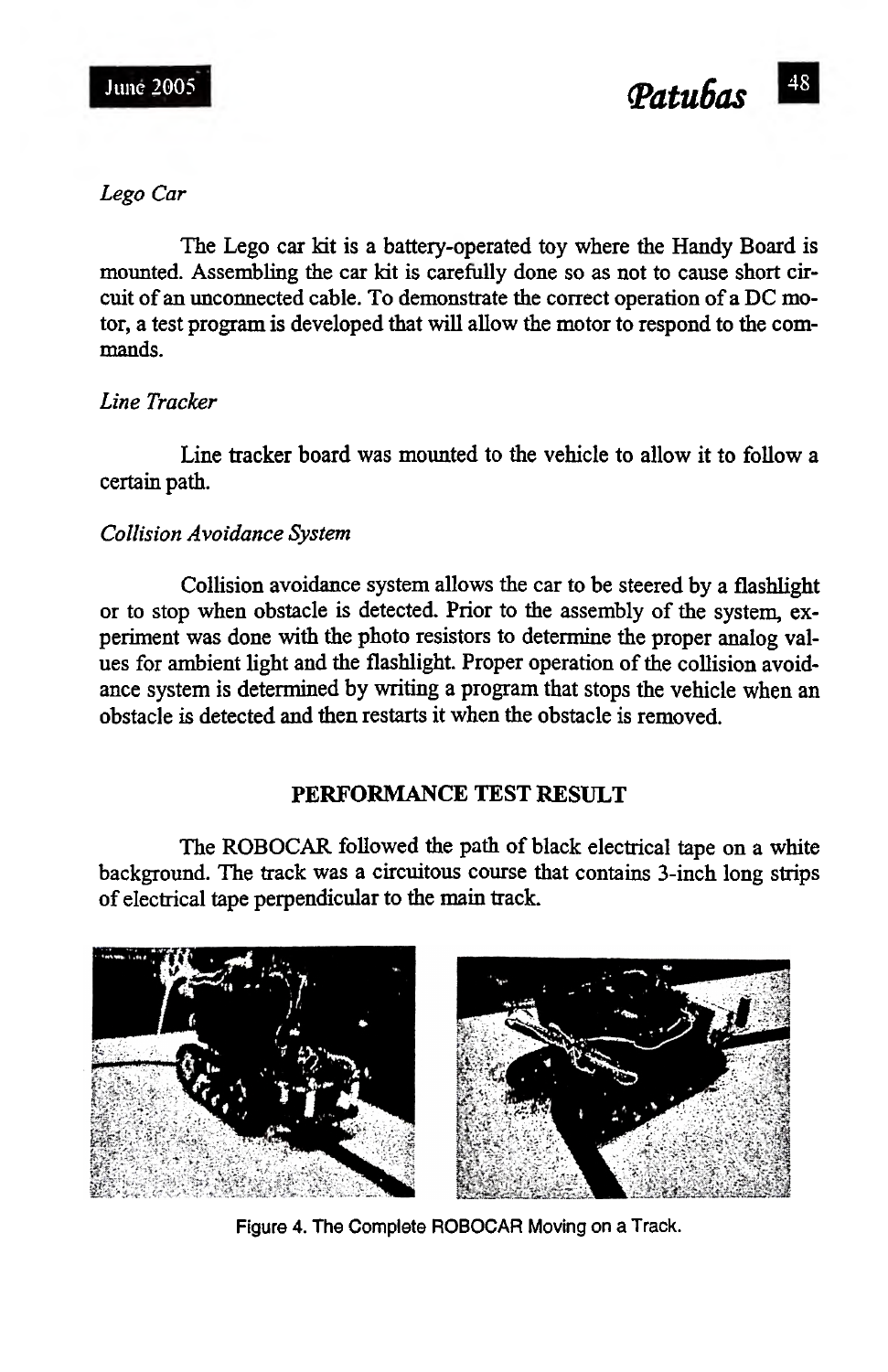These strips are long enough to overlap all three sensors on the linetracker. When such a strip is encountered, the vehicle toggles its speed. This means, that if the vehicle is moving at its fast speed, it cuts its speed in half and if doubles it when moving at its slow speed (Figure 4).

The vehicle starts in fast speed, but it also avoids collisions with any obstacle in its path. If an obstacle, about eight (8) inches far, is encountered, the vehicle stops until the path is once again clear. The photo resistors connected to PE5 and PE6 allow the car to be steered by a flashlight or stop when ambient light decreases to approximately 5 lux.

# **CONCLUSION AND RECOMMENDATIONS**

The development of a prototype of a ROBOCAR will allow students in the course, Embedded Computer System Design, to design, build, and debug their own robot that will play in a competitive performance event. The hardware, software, and other information they need to design, build, and debug their own robot are provided by this study. This will enhance students' interest about robotic design and other applications that are related to various Software Engineering classes.

To further enhance the robot performance, it is recommended to design an operating system that could take care of all the programmable functions including interactions between the mechanical, electrical, and software subsystems.

#### **REFERENCES**

- Martin, Fred G. (November 15, 2000). *The Handy Board Technical Reference.* Retrieved February 25, 2003 from<http://handyboard.com/techdocs/> hbmanual.pdf
- Martin, Fred G. (September 20, 2000). Assembling the Handy Board. *Handy Board Hardware.* Retrieved February 10, 2003 from [http://www.](http://www) handyboard.com/hardware/assembly.html
- Martin, Fred G. (March 29, 1996). *Interactive C for the Handy Board Manual.* Retrieved March 3, 2003 from<http://handyboard.com/software/> icmanual/icmain.pdf